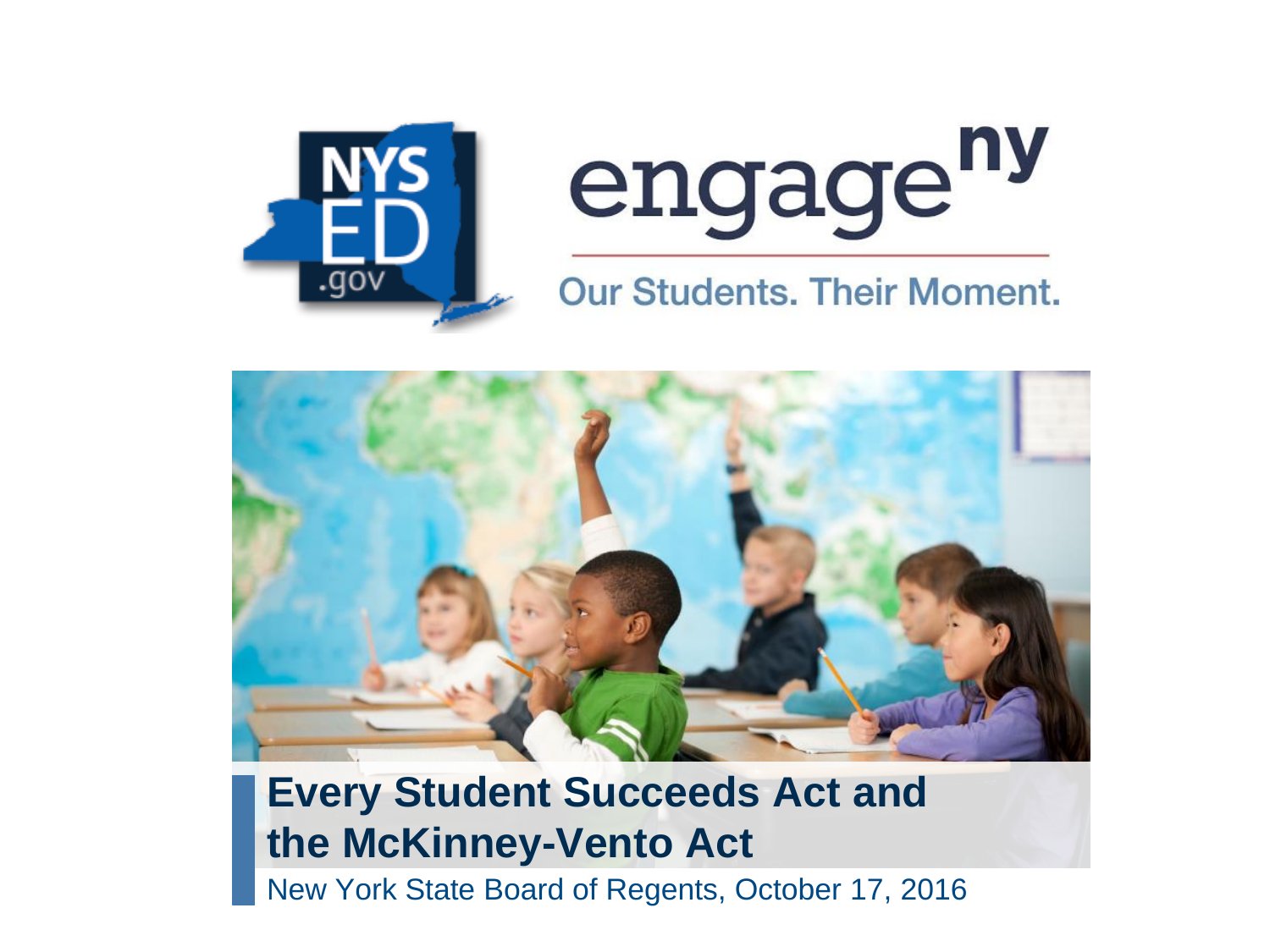



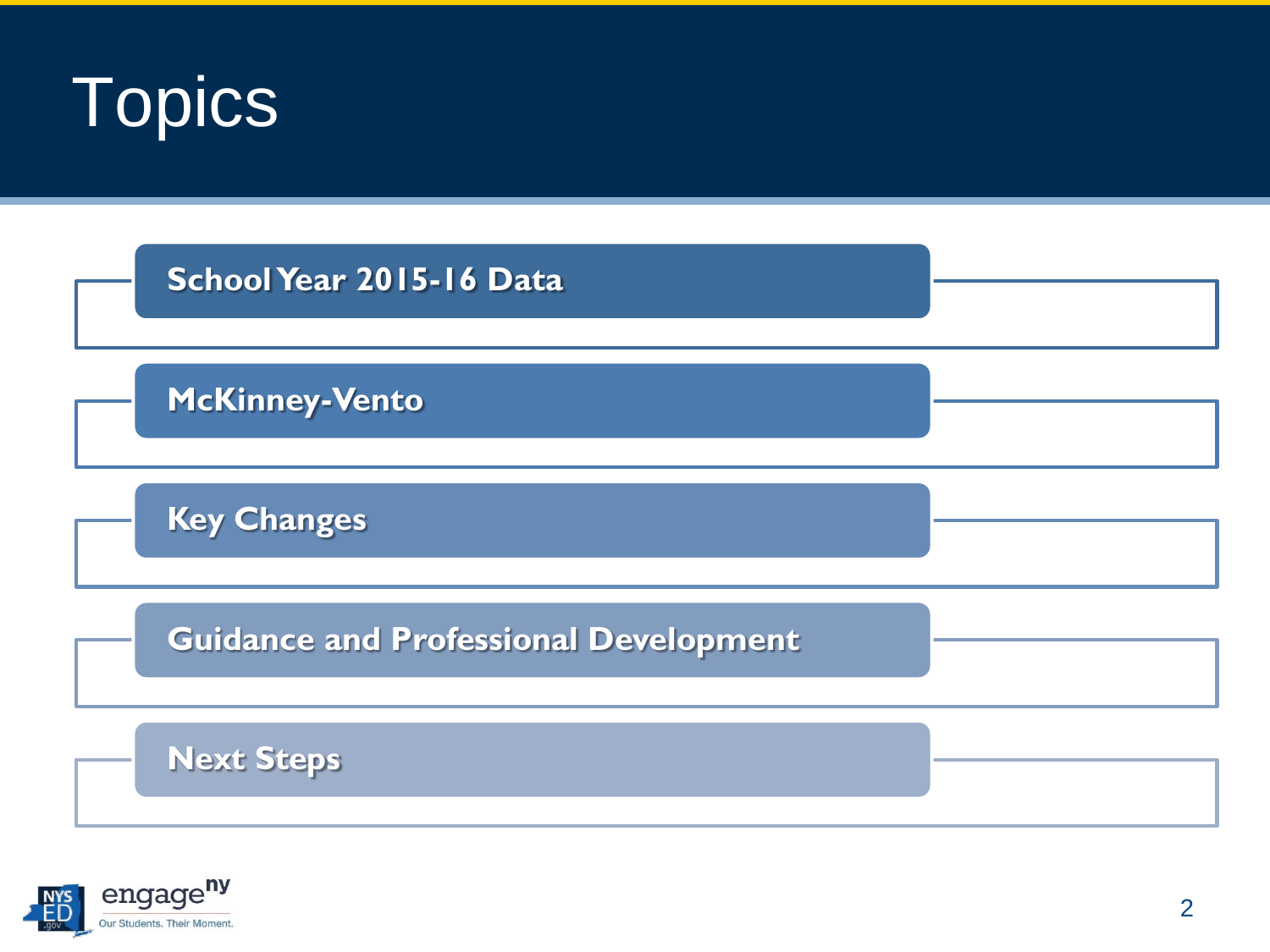#### Students in Temporary Housing in NYS, SY 2015-16

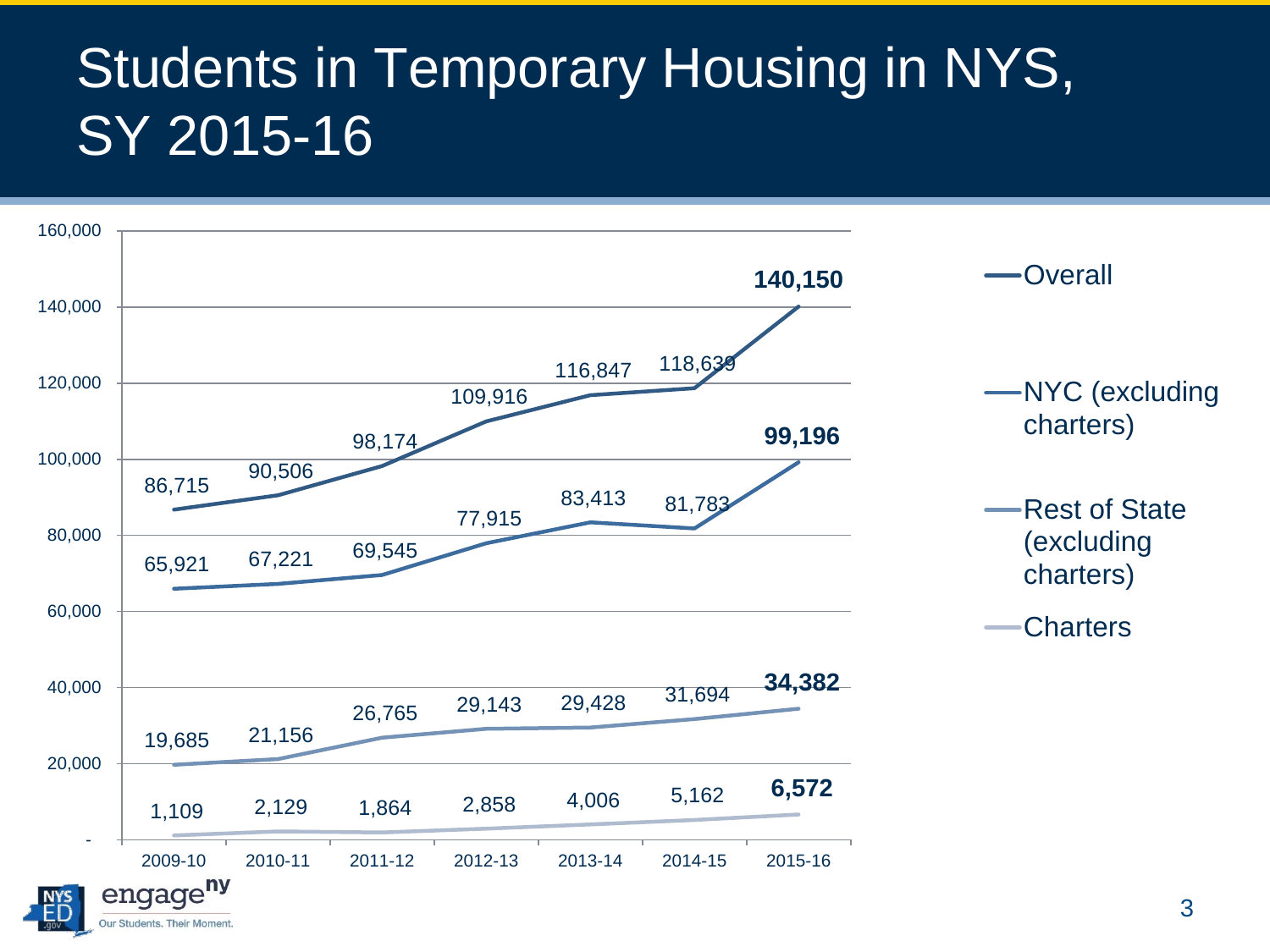#### McKinney-Vento Homeless Assistance Act

- First enacted in 1987 and reauthorized in 2015 as a part of Every Student Succeeds Act. **Amendments went into effect October 1, 2016**
- Key protections:
	- o Continued enrollment & transportation to school of origin
	- o Immediate enrollment in local school
	- o Free school meals
	- o Title I services
	- o McKinney-Vento liaison in every LEA



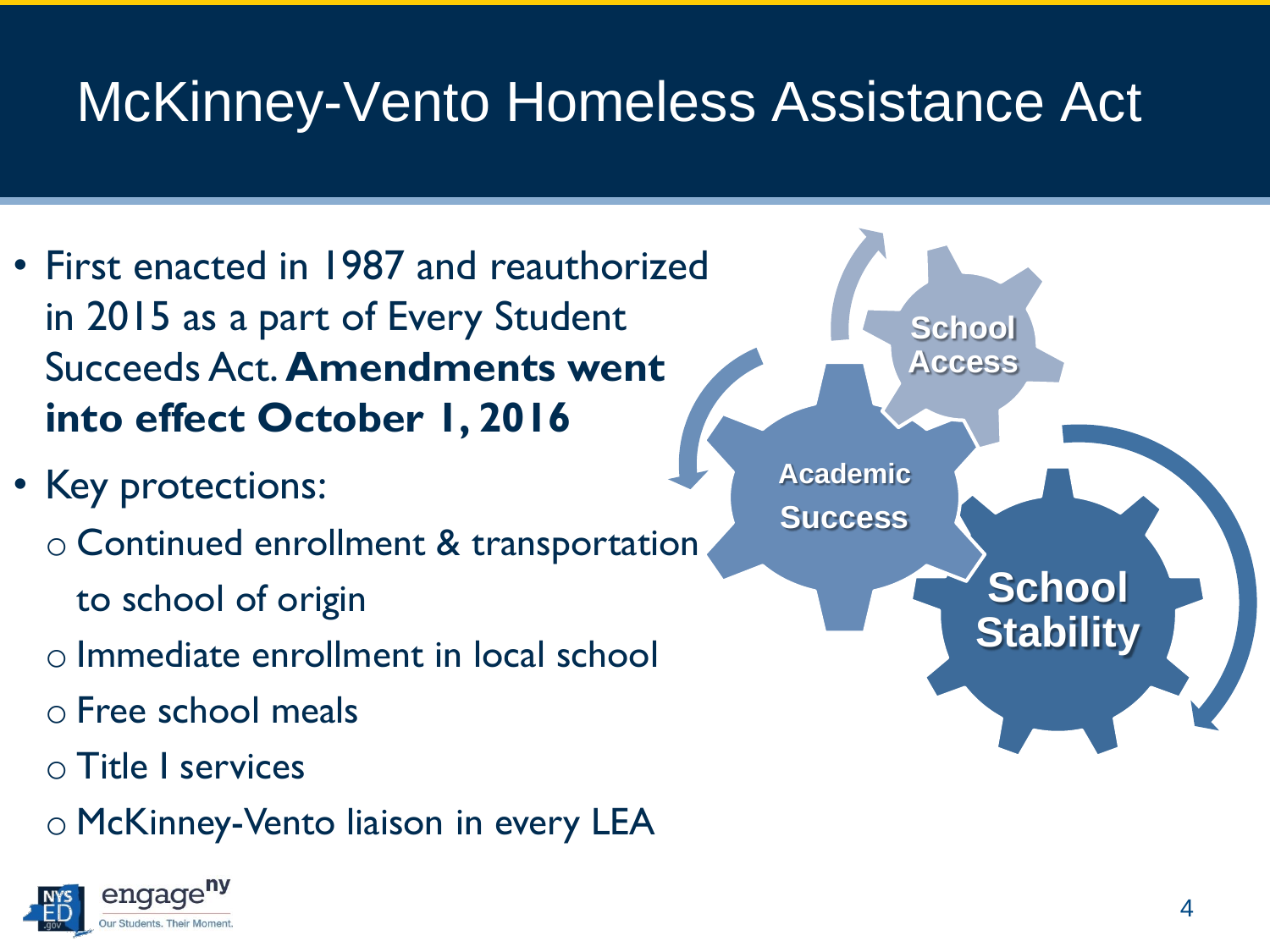# Key Changes

- **1. School of Origin:** Definition of school of origin expanded to include preschool and feeder schools.
- **2. School Selection and Best Interest Determinations:** LEAs must presume that keeping the student in the school of origin is in the student's best interest unless it is contrary to the wishes of the parent or youth (in the case of an unaccompanied youth).
- **3. Awaiting Foster Care Placement:** "*Awaiting foster care placement*" will be eliminated from the definition of homeless as of Dec. 10, 2016.
- **4. Enrollment Deadlines:** LEAs must immediately enroll children and youth who are homeless even if they have missed application or enrollment deadlines during any period of homelessness.
- **5. Dispute Resolution:** LEAs must continue enrollment and transportation during any dispute involving eligibility, school selection, or enrollment pending final resolution of all available appeals.
- **6. Award Full or Partial Credit for Completed Coursework**: LEAs must remove barriers that prevent homeless youth from receiving appropriate full or partial credit for coursework completed while attending a prior school

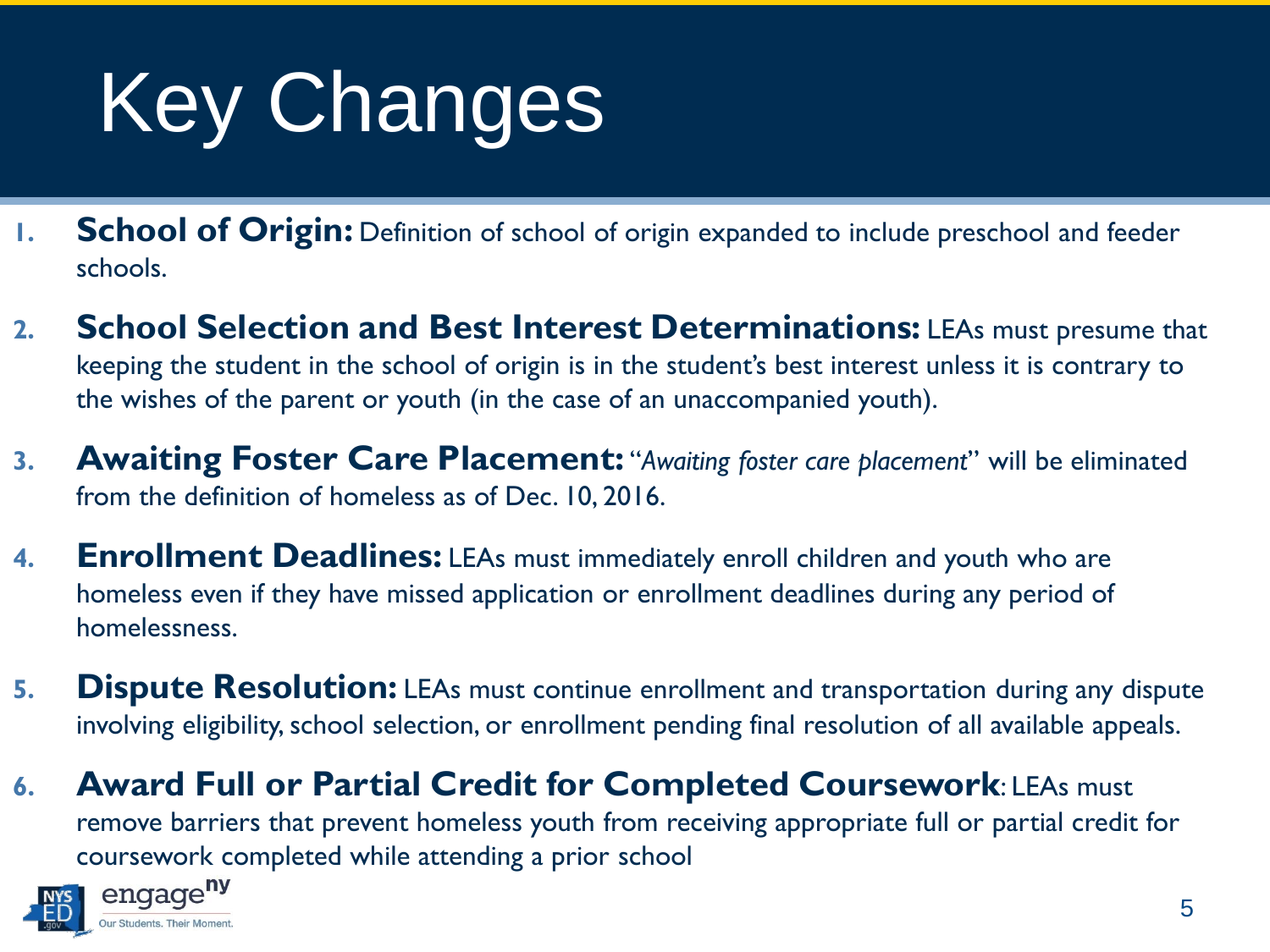### Key Changes

- **7. Ensure Access to Academic and Extra-Curricular Activities**: LEAs must ensure that students who are homeless and *meet the relevant eligibility criteria* do not face barriers to accessing academic and extra-curricular activities, including magnet schools, summer school, career and technical education, advanced placement courses, online learning and charter schools.
- **8. Eliminate Barriers Related to Outstanding Fees, Fines, or Absences:**  LEAs must review and revise policies to remove barriers to identification, enrollment, and retention of children and youth who are homeless, including barriers to enrollment and retention due to outstanding fees or fines or absences.
- **9. Provide Transportation for the Remainder of the School Year:** LEAs must provide transportation to the school of origin through the remainder of the school year in which the student becomes permanently housed.
- **10. College Readiness:** LEAs must provide youth who are homeless with assistance from counselors to advise such youth and improve their readiness for college.
- **11. Student Privacy/FERPA:** LEAs may not disclose the address where the student is temporarily living or the temporary housing status of a student who is homeless to a third party without the consent of the parent.

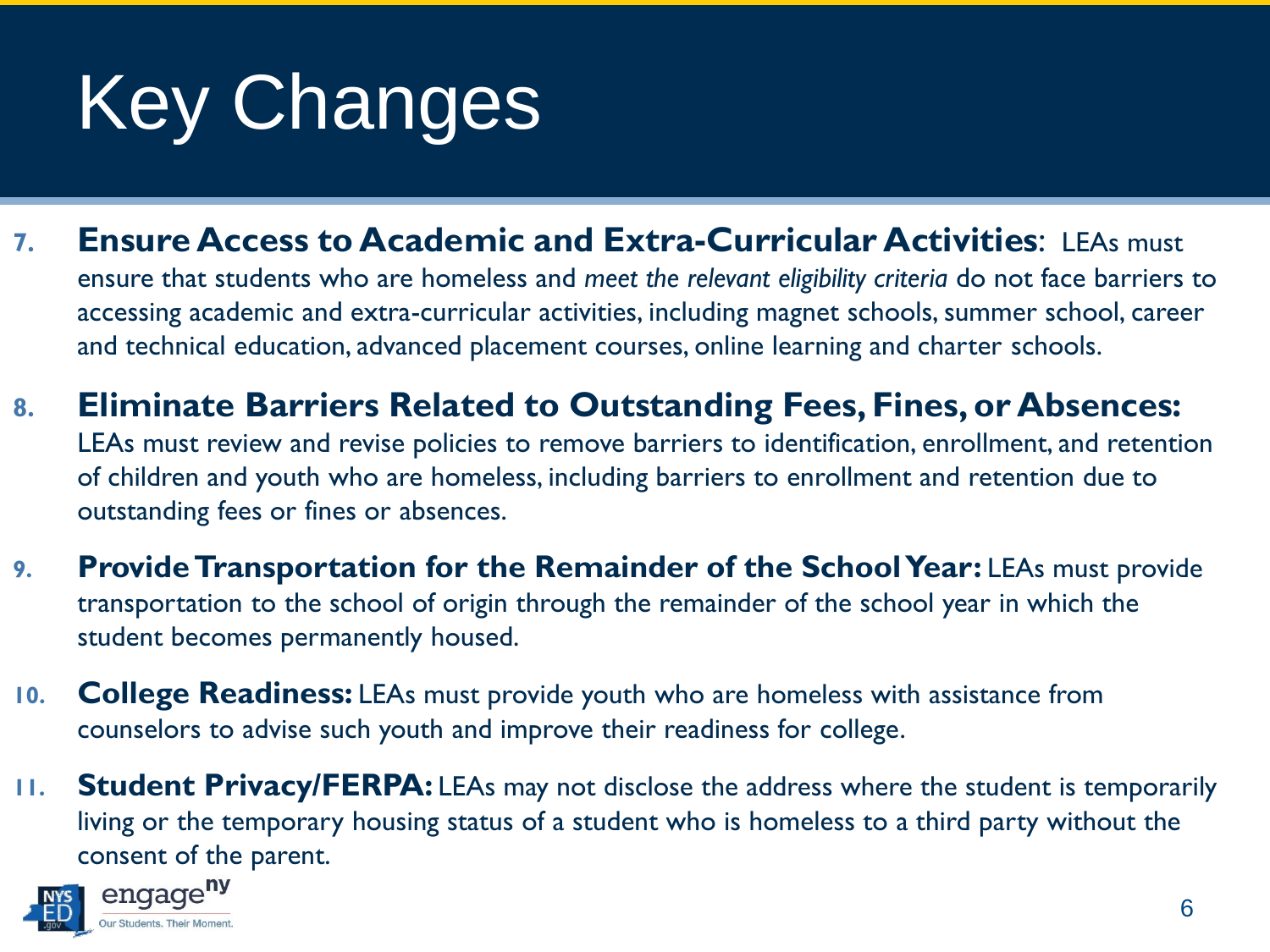## Key Changes

12. McKinney-Vento Liaison Responsibilities: Liaison responsibilities expanded to include

connecting young children to additional early care and education programs such as Head Start and Early Intervention; posting public notice of the educational rights of students who are homeless in a manner and form that is understandable; training other school district staff on McKinney-Vento; and ensuring that unaccompanied youth are enrolled in school and are informed of their independent status and receive verification of such status from the liaison for the Free Application for Federal Student Aid (FAFSA).

- 13. Affirm Eligibility for HUD Homeless Assistance: McKinney-Vento liaisons who have received training on the HUD definition of homeless may affirm eligibility for students and their families for homeless assistance programs funded by HUD if the liaison has determined that they are homeless under HUD's definition
- **14. Coordinate Special Education Services:** LEAs must coordinate special education services for students protected under MV and the IDEA
- **15. Collect Data:** LEAs must collect and provide data to the Department on students experiencing homelessness
- **16. Improve Identification of Children Experiencing Homelessness:** LEAs must

review and revise policies that may act as barriers to the identification and enrollment of children and youth experiencing homelessness and give special attention to ensure the identification and enrollment of children and youth experiencing homelessness who are not currently attending school.

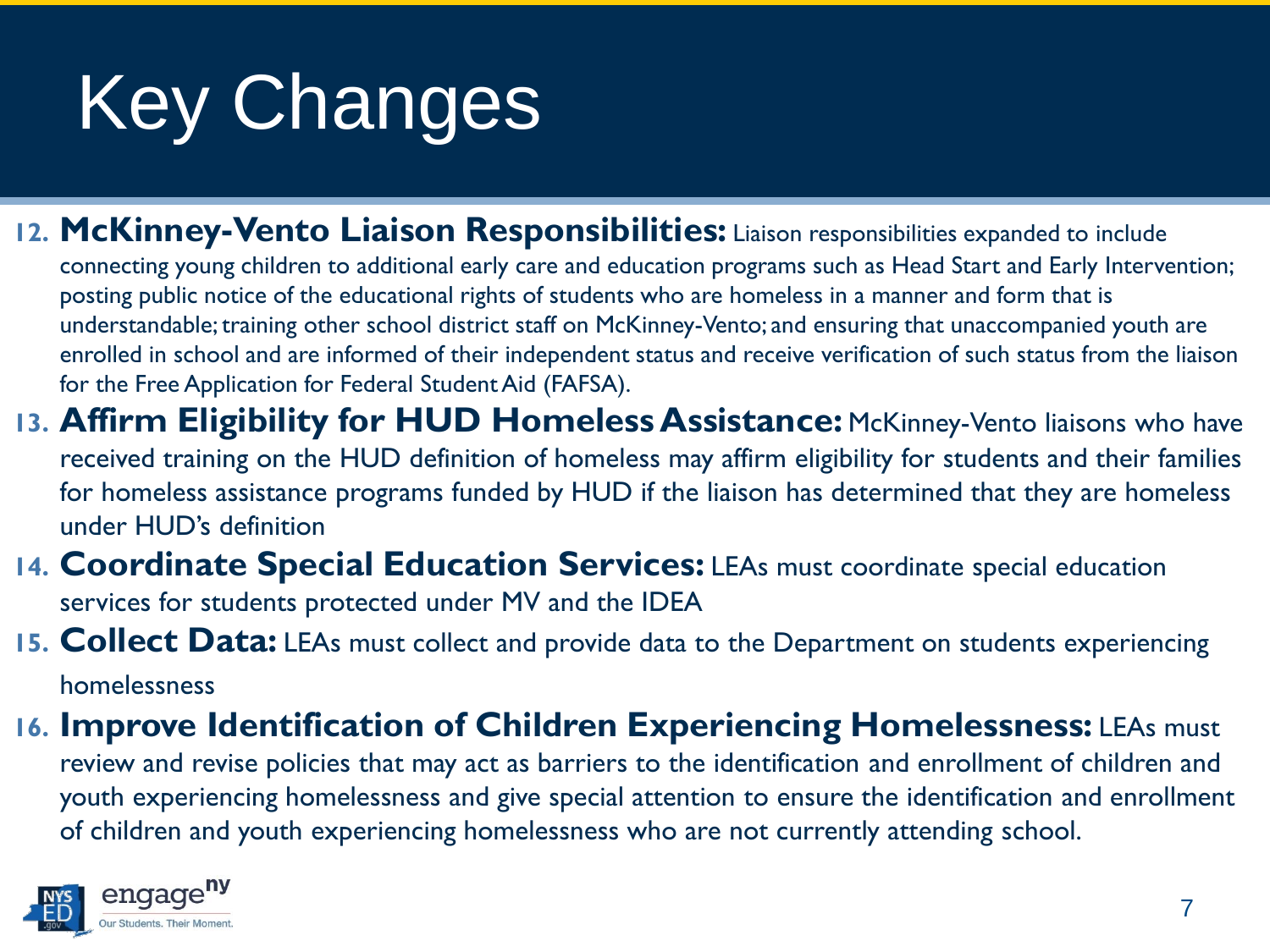## Support to the field

- **Field Memo dated September 29**  <http://www.p12.nysed.gov/accountability/homeless/guidancememos.html>.
- **Professional development by SED and NYS-TEACHERS:**
	- webinar on the ESSA amendments to McKinney-Vento on September 20;
	- webinars on transportation under McKinney-Vento as amended by ESSA on September 27 and 29;
	- webinars on McKinney-Vento 101 with ESSA updates on October 25 and 27;
	- on-site trainings at Nassau BOCES on October 17, Eastern Suffolk BOCES on October 26, and the NYC Charter School Center on January 10; and
	- Workshops in Rochester on November 17, in Albany on November 29, and in New York City on December 7, 12, and 16.
- Forms for appealing a district's MV determination have been updated to clarify that students must be enrolled and transported during appeal process.